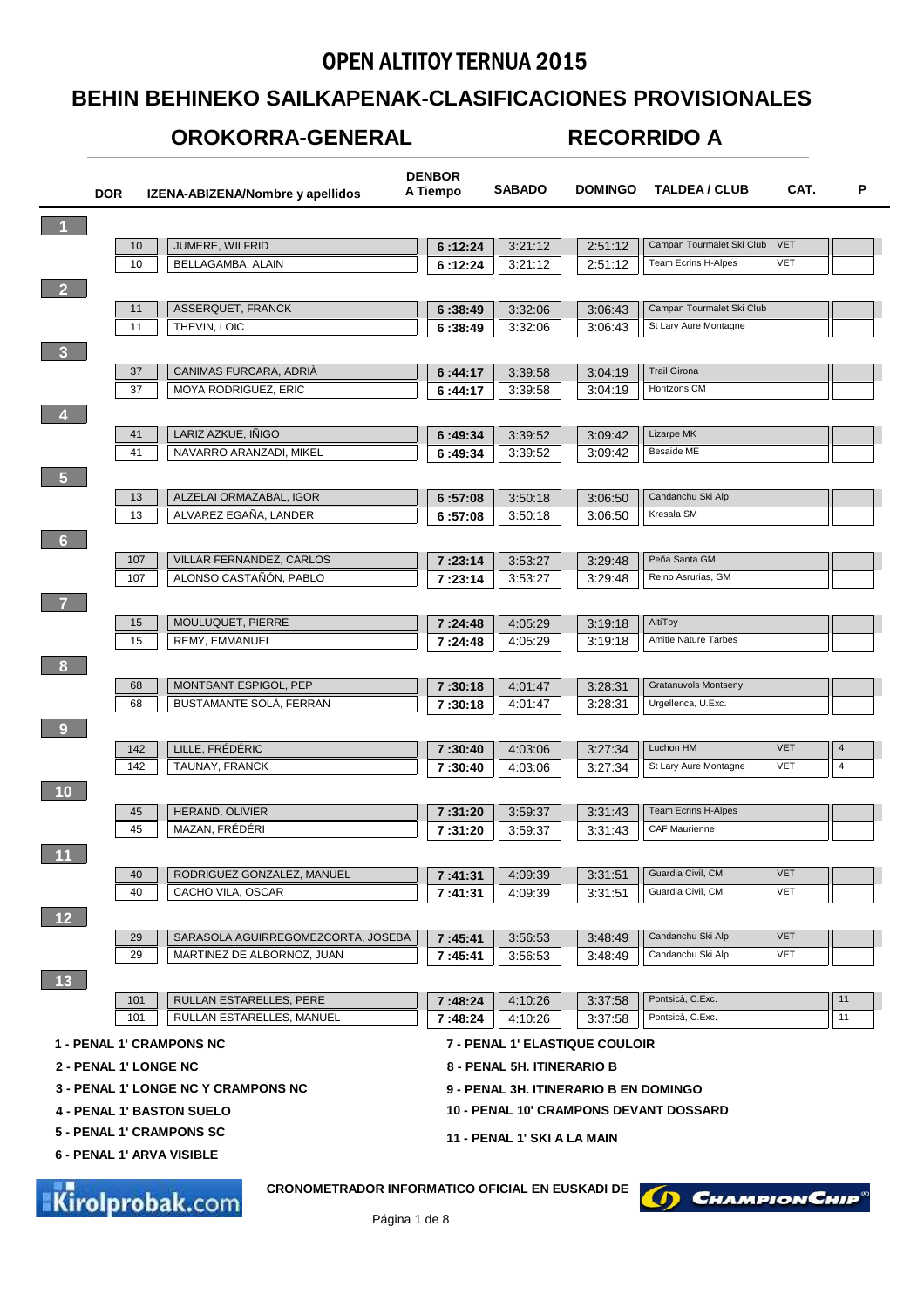**DENBOR**

| 14                          |          |                                                                                  |                    |                                       |                    |                                               |            |                |
|-----------------------------|----------|----------------------------------------------------------------------------------|--------------------|---------------------------------------|--------------------|-----------------------------------------------|------------|----------------|
|                             | 23       | ALONSO, AXIER                                                                    | 7:58:20            | 4:03:02                               | 3:55:17            | Zortzietakoak K.E.                            |            |                |
|                             | 23       | OTXOA BIAIN, AITOR                                                               | 7:58:20            | 4:03:02                               | 3:55:17            | Aloña Mendi K.E.                              |            |                |
| 15                          |          |                                                                                  |                    |                                       |                    |                                               |            |                |
|                             | 141      | TROUSSEL, ANTOINE                                                                | 8:00:01            | 4:10:44                               | 3:49:17            | AltiToy                                       |            | 10             |
|                             | 141      | BONZOMS, JEAN-PAUL                                                               | 8:00:01            | 4:10:44                               | 3:49:17            | AltiToy                                       |            | 10             |
| 16                          |          |                                                                                  |                    |                                       |                    |                                               |            |                |
|                             | 124      | <b>VINCENTI, CYRILLE</b>                                                         | 8:00:20            | 4:15:51                               | 3:44:29            | <b>ASCU Ski Club</b>                          |            |                |
|                             | 124      | FATTACCIOLI, MANU                                                                | 8:00:20            | 4:15:51                               | 3:44:29            | <b>ASCU Ski Club</b>                          |            |                |
| 17                          |          |                                                                                  |                    |                                       |                    |                                               |            |                |
|                             | 38       | <b>JUSTICIA MASFERRER, DANIEL</b>                                                | 8:06:43            | 4:18:45                               | 3:47:59            | Matxacuca                                     |            |                |
|                             | 38       | MARIN VALENZUELA, TONI                                                           | 8:06:43            | 4:18:45                               | 3:47:59            | <b>EGAN Anoia</b>                             |            |                |
| 18                          |          |                                                                                  |                    |                                       |                    |                                               |            |                |
|                             | 16       | TOBAR GONEAGA, JOSEBA                                                            | 8:08:32            | 4:09:45                               | 3:58:47            | Aralarko Adiskideak                           |            |                |
|                             | 16       | ALVAREZ ACEVEDO, MANUEL                                                          | 8:08:32            | 4:09:45                               | 3:58:47            | Chapa y Sigue                                 |            | $\mathbf{1}$   |
| 19                          |          |                                                                                  |                    |                                       |                    |                                               |            |                |
|                             | 130      | ASSANT, OLIVIER                                                                  | 8:10:12            | 4:25:38                               | 3:44:34            | CDJ Rando                                     |            |                |
|                             | 130      | FERRAN, BASILE                                                                   | 8:10:12            | 4:25:38                               | 3:44:34            | CDJ Rando                                     |            |                |
| 20                          |          |                                                                                  |                    |                                       |                    |                                               |            |                |
|                             | 104      | AZPILICUETA FDEZ HERAS, INIGO                                                    | 8:14:49            | 4:23:16                               | 3:51:33            | Pausoka MT                                    |            |                |
|                             | 104      | PASCUAL CALVO, ENEKO                                                             | 8:14:49            | 4:23:16                               | 3:51:33            | Isaba A D                                     |            |                |
| $\overline{\phantom{1}}$ 21 |          |                                                                                  |                    |                                       |                    |                                               |            |                |
|                             | 33       | SOLÉ DUOCASTELLA, FRANCESC                                                       | 8:19:21            | 4:36:29                               | 3:42:52            | Matxacuca                                     |            |                |
|                             | 33       | <b>BACARDIT TUDELA, NIL</b>                                                      | 8:19:21            | 4:36:29                               | 3:42:52            | Foment Arq Exc Sallentí                       |            |                |
|                             |          |                                                                                  |                    |                                       |                    |                                               |            |                |
| 22                          | 47       | ZUBIZARRETA GUERENDIAIN, IZASKUN                                                 |                    | 4:23:24                               | 3:57:40            | Noain CM                                      | <b>VET</b> |                |
|                             | 47       | ILARREGUI AGUIRRE, FERMIN                                                        | 8:21:04<br>8:21:04 | 4:23:24                               | 3:57:40            | Noain CM                                      | <b>VET</b> |                |
|                             |          |                                                                                  |                    |                                       |                    |                                               |            |                |
| 23                          | 19       | ARRARTE FUENTESPILA, JOSE                                                        | 8:27:32            | 4:21:24                               | 4:06:08            | Pirinenc Andorrà                              | <b>VET</b> |                |
|                             | 19       | RUBIO ROSÉS, SERGI                                                               | 8:27:32            | 4:21:24                               | 4:06:08            | <b>ECOA</b>                                   | VET        |                |
| $\overline{24}$             |          |                                                                                  |                    |                                       |                    |                                               |            |                |
|                             | 146      | <b>FOLTIER, PIERRE</b>                                                           | 8:28:29            | 4:35:24                               |                    | <b>Itsaris Lalouber</b>                       |            |                |
|                             | 146      | MATHARAN, PAUL                                                                   | 8:28:29            | 4:35:24                               | 3:53:05<br>3:53:05 | Itsaris Lalouber                              |            |                |
|                             |          |                                                                                  |                    |                                       |                    |                                               |            |                |
| 25                          | 30       | LIZARRIBAR GONZALEZ, INIGO                                                       |                    | 4:39:39                               | 3:49:52            | Vasco de Camping Elkartea                     |            | 7              |
|                             | 30       | OTAMENDI ZURUTUZA, AITOR                                                         | 8:29:31<br>8:29:31 | 4:39:39                               | 3:49:52            | Aloña Mendi K.E.                              |            | $\overline{7}$ |
|                             |          |                                                                                  |                    |                                       |                    |                                               |            |                |
| 26                          | 14       | ELUSTONDO AGIRREGOMEZKORTA, JOSEBA                                               |                    | 4:25:20                               | 4:04:17            | Gazteiz CM                                    |            |                |
|                             | 14       | IRURETA ARRIETA, ARKAITZ                                                         | 8:29:37<br>8:29:37 | 4:25:20                               | 4:04:17            | Morkaiko                                      |            |                |
|                             |          |                                                                                  |                    |                                       |                    |                                               |            |                |
| $\overline{\phantom{a}}$ 27 | 138      | OLIVER CARRASCO, RAUL                                                            |                    |                                       |                    | Madteam                                       |            |                |
|                             | 138      | OLIVER CARRASCO, LUIS                                                            | 8:30:05<br>8:30:05 | 4.23.47<br>4:23:47                    | 4:06:18<br>4:06:18 | Madteam                                       |            |                |
|                             |          |                                                                                  |                    |                                       |                    |                                               |            |                |
| 28                          |          |                                                                                  |                    |                                       |                    | ARAN, C.Exc.                                  |            |                |
|                             | 35<br>35 | MONTOYA ALVAREZ, OSCAR<br>MORENO FUSTER, ALEJANDRO                               | 8:30:48<br>8:30:48 | 4:26:20<br>4:26:20                    | 4:04:28<br>4:04:28 | Pegaso, A.D. Grup Mont                        |            |                |
|                             |          |                                                                                  |                    |                                       |                    |                                               |            |                |
|                             |          | <b>1 - PENAL 1' CRAMPONS NC</b>                                                  |                    | <b>7 - PENAL 1' ELASTIQUE COULOIR</b> |                    |                                               |            |                |
| 2 - PENAL 1' LONGE NC       |          |                                                                                  |                    | 8 - PENAL 5H. ITINERARIO B            |                    |                                               |            |                |
|                             |          | <b>3 - PENAL 1' LONGE NC Y CRAMPONS NC</b>                                       |                    | 9 - PENAL 3H. ITINERARIO B EN DOMINGO |                    |                                               |            |                |
|                             |          | <b>4 - PENAL 1' BASTON SUELO</b>                                                 |                    |                                       |                    | <b>10 - PENAL 10' CRAMPONS DEVANT DOSSARD</b> |            |                |
|                             |          | 5 - PENAL 1' CRAMPONS SC                                                         |                    | 11 - PENAL 1' SKI A LA MAIN           |                    |                                               |            |                |
|                             |          | 6 - PENAL 1' ARVA VISIBLE                                                        |                    |                                       |                    |                                               |            |                |
|                             |          | <b>CRONOMETRADOR INFORMATICO OFICIAL EN EUSKADI DE</b><br><b>Kirolprobak.com</b> |                    |                                       |                    | D CHAMPION CHIP                               |            |                |
|                             |          |                                                                                  |                    |                                       |                    |                                               |            |                |

Página 2 de 8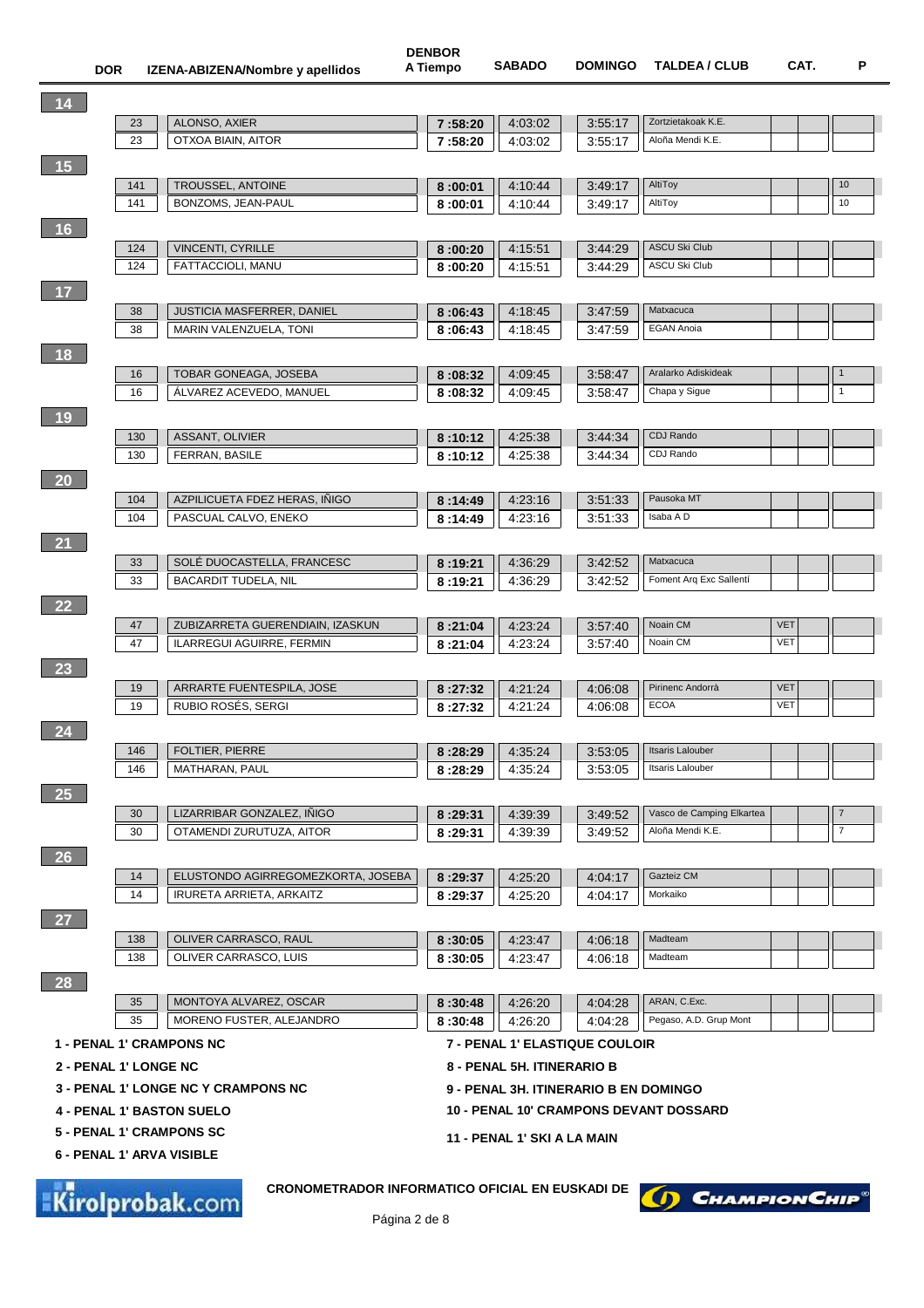|                 | <b>DOR</b>            |              | IZENA-ABIZENA/Nombre y apellidos                | A Tiempo           | <b>SABADO</b>                         | <b>DOMINGO</b> | <b>TALDEA / CLUB</b>                          | CAT.       | P              |
|-----------------|-----------------------|--------------|-------------------------------------------------|--------------------|---------------------------------------|----------------|-----------------------------------------------|------------|----------------|
| 29              |                       |              |                                                 |                    |                                       |                |                                               |            |                |
|                 |                       | 21           | CARRASBAL ONIEVA, JAVIER                        | 8:36:06            | 4:33:35                               | 4:02:30        | Chapa y Sigue                                 |            | 2,5            |
|                 |                       | 21           | AZNAR GALLEGO, PABLO                            | 8:36:06            | 4:33:35                               | 4:02:30        | Chapa y Sigue                                 |            | 2,5            |
| 30              |                       |              |                                                 |                    |                                       |                |                                               |            |                |
|                 |                       | 81           | GUTIERREZ BARQUIN, JOSE RAUL                    | 8:38:30            | 4:33:49                               | 4:04:41        | Orza GM                                       |            | $\overline{2}$ |
|                 |                       | 81           | CALDERON PEREDO, JULIO                          | 8:38:30            | 4:33:49                               | 4:04:41        | Treparriscos                                  |            | $\sqrt{2}$     |
|                 |                       |              |                                                 |                    |                                       |                |                                               |            |                |
| 31              |                       | 94           | MONTAÑÉS HERNÁNDEZ, ISABEL                      |                    | 4:35:00                               | 4:03:39        | Eq Militar Ski y Montaña                      |            | 11             |
|                 |                       | 94           | PRADO BAREZ, ANGEL                              | 8:38:38<br>8:38:38 | 4:35:00                               | 4:03:39        | Eq Militar Ski y Montaña                      |            | 11             |
|                 |                       |              |                                                 |                    |                                       |                |                                               |            |                |
| 32 <sup>°</sup> |                       | 102          | ECIJA GARCIA, JOSE LUIS                         |                    |                                       | 4:02:24        | Chapa y Sigue                                 | <b>VET</b> |                |
|                 |                       | 102          | GARCIA BUENO, MIGUEL ANGEL                      | 8:39:09<br>8:39:09 | 4:36:46<br>4:36:46                    | 4:02:24        | Maraton Guadalajara                           | <b>VET</b> |                |
|                 |                       |              |                                                 |                    |                                       |                |                                               |            |                |
| 33 <sub>o</sub> |                       | 100          | ZAMORA SUSO, ENRIQUE                            |                    | 4:35:04                               | 4:06:30        | Gazteiz CM                                    | <b>VET</b> |                |
|                 |                       | 100          | HERNANDO VILARRODONA, LUISMI                    | 8:41:34<br>8:41:34 | 4:35:04                               | 4:06:30        | Zortzietakoak K.E.                            | <b>VET</b> | $\mathbf{1}$   |
| 34              |                       |              |                                                 |                    |                                       |                |                                               |            |                |
|                 |                       | 50           | <b>BATLLE GIRO, MARCEL</b>                      | 8:43:40            | 4:32:29                               | 4:11:12        | Aurun Store C.Esp                             |            |                |
|                 |                       | 50           | FERRIOL FLUXA, BIEL                             | 8:43:40            | 4:32:29                               | 4:11:12        | Gorg, GM                                      |            |                |
| 35              |                       |              |                                                 |                    |                                       |                |                                               |            |                |
|                 |                       | 28           | RUBIO MARTINEZ, PATXI                           | 8:44:32            | 4:35:49                               | 4:08:43        | <b>ARALAR MENDI</b>                           |            |                |
|                 |                       | 28           | CADARSO DUQUE, ION                              | 8:44:32            | 4:35:49                               | 4:08:43        | Arkaitz CM                                    |            |                |
| 36              |                       |              |                                                 |                    |                                       |                |                                               |            |                |
|                 |                       | 42           | AYERBE, ALAIN                                   | 8:46:47            | 4:33:56                               | 4:12:51        | St Lary Aure Montagne                         | <b>VET</b> |                |
|                 |                       | 42           | MOUNEYRES, FABRICE                              | 8:46:47            | 4:33:56                               | 4:12:51        | St Lary Aure Montagne                         | <b>VET</b> |                |
| 37 <sup>°</sup> |                       |              |                                                 |                    |                                       |                |                                               |            |                |
|                 |                       | 31           | MARTINEZ RODRIGUEZ, RUBEN                       | 8:48:24            | 4:35:06                               | 4:13:18        | Madteam                                       |            |                |
|                 |                       | 31           | ORTS COTRINA, SAMUEL                            | 8:48:24            | 4:35:06                               | 4:13:18        | Madteam                                       |            |                |
| 38              |                       |              |                                                 |                    |                                       |                |                                               |            |                |
|                 |                       | 143          | RIURÓ PUIGVERT, IGNASI                          | 8:51:21            | 4:40:28                               | 4:10:53        | <b>Trail Girona</b>                           |            | $\overline{c}$ |
|                 |                       | 143          | JULIA LLOBET, IVAN                              | 8:51:21            | 4:40:28                               | 4:10:53        | Palafrugell, Agrp Exc                         |            | $\sqrt{2}$     |
| 39              |                       |              |                                                 |                    |                                       |                |                                               |            |                |
|                 |                       | 39           | ORTEGA CHAPARRO, BENJAMIN                       | 8:52:35            | 4:44:44                               | 4:07:51        | Guardia Civil, CM                             |            |                |
|                 |                       | 39           | MORENO LLANA, JESUS                             | 8:52:35            | 4 44 44                               | 4:07:51        | Serra Vernissa                                |            |                |
| 40              |                       |              |                                                 |                    |                                       |                |                                               |            |                |
|                 |                       | 145          | MUÑOZ BAIGET, SERGI                             | 8:53:36            | 4:39:16                               | 4:14:20        | Ninguno / Otros                               |            |                |
|                 |                       | 145          | CASAS SALA, GIL                                 | 8:53:36            | 4:39:16                               | 4:14:20        | Ninguno / Otros                               |            |                |
| 41              |                       |              |                                                 |                    |                                       |                |                                               |            |                |
|                 |                       | 27           | SANCHEZ DIAZ, MANUEL ALF                        | 8:55:34            | 4:42:54                               | 4:12:40        | Llamaello                                     |            |                |
|                 |                       | 27           | HERRERO GARCIA, PEDRO                           | 8:55:34            | 4:42:54                               | 4:12:40        | Llamaello                                     |            |                |
| 42              |                       |              |                                                 |                    |                                       |                |                                               |            |                |
|                 |                       | 92           | ITURRIZA IRAOLA, GARIKOITZ                      | 8:56:15            | 4:34:27                               | 4:21:48        | Vasco de Camping Elkartea                     |            |                |
|                 |                       | 92           | HERNANDEZ YAGÜE, JORGE                          | 8:56:15            | 4:34:27                               | 4:21:48        | AltiToy                                       |            |                |
| 43              |                       |              |                                                 |                    |                                       |                |                                               |            |                |
|                 |                       | $\mathbf{1}$ | MAIZTEGI LANDA, AMETS                           | 8:58:50            | 4:35:37                               | 4:23:13        | Erlaitz mendi elkartea                        |            |                |
|                 |                       | $\mathbf{1}$ | FRAILE AZPEITIA, UXUE                           | 8:58:50            | 4:35:37                               | 4:23:13        | HIRU-HERRI A.T.                               |            |                |
|                 |                       |              | <b>1 - PENAL 1' CRAMPONS NC</b>                 |                    | 7 - PENAL 1' ELASTIQUE COULOIR        |                |                                               |            |                |
|                 | 2 - PENAL 1' LONGE NC |              |                                                 |                    | 8 - PENAL 5H. ITINERARIO B            |                |                                               |            |                |
|                 |                       |              | <b>3 - PENAL 1' LONGE NC Y CRAMPONS NC</b>      |                    | 9 - PENAL 3H. ITINERARIO B EN DOMINGO |                |                                               |            |                |
|                 |                       |              | <b>4 - PENAL 1' BASTON SUELO</b>                |                    |                                       |                | <b>10 - PENAL 10' CRAMPONS DEVANT DOSSARD</b> |            |                |
|                 |                       |              | 5 - PENAL 1' CRAMPONS SC                        |                    | 11 - PENAL 1' SKI A LA MAIN           |                |                                               |            |                |
|                 |                       |              | 6 - PENAL 1' ARVA VISIBLE                       |                    |                                       |                |                                               |            |                |
|                 |                       |              | CRONOMETRADOR INFORMATICO OFICIAL EN EUSKADI DE |                    |                                       |                |                                               |            |                |
|                 |                       |              |                                                 |                    |                                       |                |                                               |            |                |

**DENBOR**

Kirolprobak.com

(D) CHAMPION CHIP®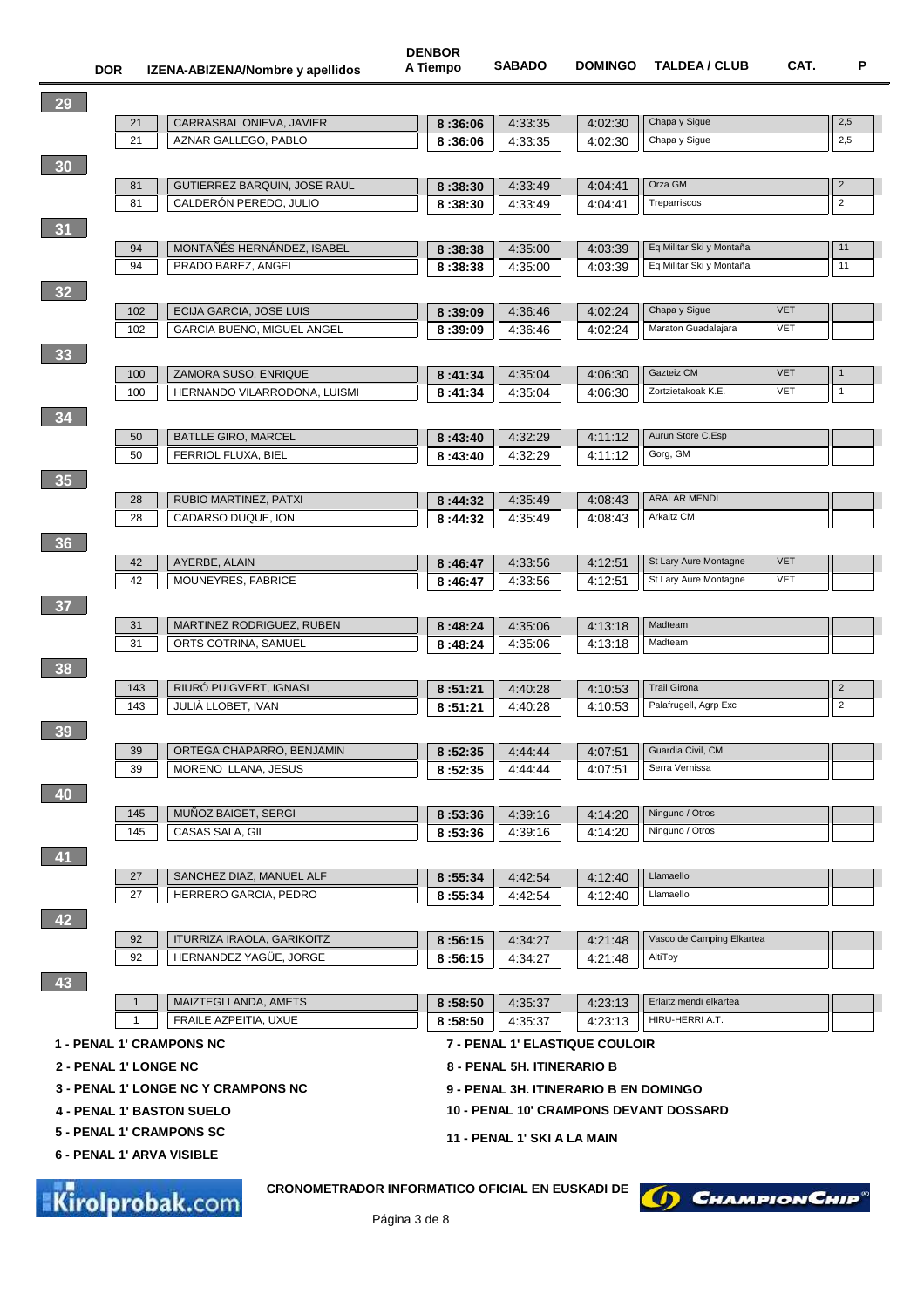| 44 |                       |                                                                           |                    |                                       |         |                                               |            |            |
|----|-----------------------|---------------------------------------------------------------------------|--------------------|---------------------------------------|---------|-----------------------------------------------|------------|------------|
|    | 112                   | LUENGO SANCHEZ, MANUEL                                                    | 9:02:08            | 4:44:21                               | 4:17:46 | Moscon GM                                     | <b>VET</b> |            |
|    | 112                   | MENENDEZ RODRIGUEZ, ROBERTO                                               | 9:02:08            | 4:44:21                               | 4:17:46 | Moscon GM                                     |            |            |
| 45 |                       |                                                                           |                    |                                       |         |                                               |            |            |
|    | 116                   | LIZARRAGA GARTZIANDIA, IPE                                                | 9:05:26            | 4:42:32                               | 4:22:54 | Noain CM                                      |            |            |
|    | 116                   | <b>ASTIZ GONI, FERMIN</b>                                                 | 9:05:26            | 4:42:32                               | 4:22:54 | Noain CM                                      | <b>VET</b> |            |
|    |                       |                                                                           |                    |                                       |         |                                               |            |            |
| 46 |                       |                                                                           |                    |                                       |         |                                               |            |            |
|    | 24                    | CASTAGNE, ERIC                                                            | 9:05:41            | 4:49:57                               | 4:15:44 | AltiToy                                       | <b>VET</b> | $\sqrt{5}$ |
|    | 24                    | <b>TRISTAN, PIERRE</b>                                                    | 9:05:41            | 4:49:57                               | 4:15:44 | AltiToy                                       | <b>VET</b> | 5          |
| 47 |                       |                                                                           |                    |                                       |         |                                               |            |            |
|    | 103                   | RODRIGUEZ VERDES, XAVI                                                    | 9:08:04            | 4:50:47                               | 4:17:17 | St Quirza Vallés, C.Exc.                      |            |            |
|    | 103                   | CASTELLA RUFAT, JOAN                                                      | 9:08:04            | 4:50:47                               | 4:17:17 | Madteam                                       |            |            |
| 48 |                       |                                                                           |                    |                                       |         |                                               |            |            |
|    |                       |                                                                           |                    |                                       |         |                                               |            |            |
|    | 18                    | MENDIA ETXABE, HARITZ                                                     | 9:11:16            | 4:53:01                               | 4:18:15 | Aizkardi ME                                   |            |            |
|    | 18                    | AIZPURU SANTESTEBAN, UNAI                                                 | 9:11:16            | 4:53:01                               | 4:18:15 | Uzturre CA                                    |            |            |
| 49 |                       |                                                                           |                    |                                       |         |                                               |            |            |
|    | 117                   | SERRAINAT BORRELL, JOSEP MARIA                                            | 9:12:53            | 4:46:24                               | 4:26:29 | Girona, C.Ski                                 |            |            |
|    | 117                   | VILA ARIZA, JORDI                                                         | 9:12:53            | 4:46:24                               | 4:26:29 | Horitzons CM                                  |            |            |
| 50 |                       |                                                                           |                    |                                       |         |                                               |            |            |
|    | 57                    | ARBULU BERNAOLA, AITOR                                                    | 9:21:52            | 4:56:14                               | 4:25:38 | Suzien Mendi Klub                             |            | 5          |
|    | 57                    | ZIEMKIEWICZ ARTABE, JUREK                                                 | 9:21:52            | 4:56:14                               | 4:25:38 | Suzien Mendi Klub                             |            | 5          |
|    |                       |                                                                           |                    |                                       |         |                                               |            |            |
| 51 |                       |                                                                           |                    |                                       |         |                                               |            |            |
|    | 60                    | TOMILLO GUTIERREZ, UNAI                                                   | 9:22:22            | 4:53:20                               | 4:29:02 | <b>TTIPI Mendi Taldea</b>                     |            |            |
|    | 60                    | DOMECRQ ALCAIDE, ARTURO                                                   | 9:22:22            | 4:53:20                               | 4:29:02 | Denali CM                                     |            |            |
| 52 |                       |                                                                           |                    |                                       |         |                                               |            |            |
|    | 52                    | <b>BUSCOT, REMI</b>                                                       | 9:24:39            | 5:06:03                               | 4:18:35 | Le Mur                                        |            |            |
|    | 52                    | LARROQUE, AURÉLIEN                                                        | 9:24:39            | 5:06:03                               | 4:18:35 | Lezards de Lescar                             |            |            |
| 53 |                       |                                                                           |                    |                                       |         |                                               |            |            |
|    | 118                   | POLO, DAVID                                                               | 9:25:56            | 4:42:16                               | 4:43:40 | ARAN, C.Exc.                                  |            |            |
|    | 118                   | CARMONA RUIZ, FRANCESC                                                    | 9:25:56            | 4:42:16                               | 4:43:40 | Can Mercader, C Atl                           |            |            |
|    |                       |                                                                           |                    |                                       |         |                                               |            |            |
| 54 |                       |                                                                           |                    |                                       |         |                                               |            |            |
|    | 126                   | PUERTO RIVAS, JORGE                                                       | 9:31:26            | 4:49:33                               | 4:41:52 | <b>Teruel GAM</b>                             |            |            |
|    | 126                   | CATALÁN CORELLA, JORGE                                                    | 9:31:26            | 4:49:33                               | 4:41:52 | <b>Teruel GAM</b>                             |            |            |
| 55 |                       |                                                                           |                    |                                       |         |                                               |            |            |
|    | 73                    | BENITO TORRONTEGI, EDUARDO                                                | 9:32:14            | 4:50:44                               | 4:41:30 | Ubietamendi Taldea                            |            |            |
|    | 73                    | DEL CAMPO AGUSTIN, ALFREDO                                                | 9:32:14            | 4:50:44                               | 4:41:30 | Sherpa, SM                                    |            |            |
| 56 |                       |                                                                           |                    |                                       |         |                                               |            |            |
|    | 62                    | CHAULET, ARNAUD                                                           |                    |                                       | 4:49:46 | <b>Amitie Nature Tarbes</b>                   |            |            |
|    | 62                    | CHAULET, ERIC                                                             | 9:33:52<br>9:33:52 | 4:44:07<br>4:44:07                    | 4:49:46 | Sans Club                                     |            |            |
|    |                       |                                                                           |                    |                                       |         |                                               |            |            |
| 57 |                       |                                                                           |                    |                                       |         |                                               |            |            |
|    | 22                    | TROGNO, JÉROME                                                            | 9:33:56            | 5:19:04                               | 4:14:52 | AltiToy                                       |            | 3          |
|    | 22                    | ROUSSIE, PIERRE                                                           | 9:33:56            | 5:19:04                               | 4:14:52 | AltiToy                                       |            | 3          |
| 58 |                       |                                                                           |                    |                                       |         |                                               |            |            |
|    | 147                   | SOULAT, THIERRY                                                           | 9:34:23            | 5:02:42                               | 4 31 41 | Oloron                                        | <b>VET</b> |            |
|    | 147                   | SANCHEZ, NOËL                                                             | 9:34:23            | 5:02:42                               | 4:31:41 | Oloron                                        | <b>VET</b> |            |
|    |                       | <b>1 - PENAL 1' CRAMPONS NC</b>                                           |                    | 7 - PENAL 1' ELASTIQUE COULOIR        |         |                                               |            |            |
|    |                       |                                                                           |                    |                                       |         |                                               |            |            |
|    | 2 - PENAL 1' LONGE NC |                                                                           |                    | 8 - PENAL 5H. ITINERARIO B            |         |                                               |            |            |
|    |                       | <b>3 - PENAL 1' LONGE NC Y CRAMPONS NC</b>                                |                    | 9 - PENAL 3H. ITINERARIO B EN DOMINGO |         |                                               |            |            |
|    |                       | <b>4 - PENAL 1' BASTON SUELO</b>                                          |                    |                                       |         | <b>10 - PENAL 10' CRAMPONS DEVANT DOSSARD</b> |            |            |
|    |                       | <b>5 - PENAL 1' CRAMPONS SC</b>                                           |                    | 11 - PENAL 1' SKI A LA MAIN           |         |                                               |            |            |
|    |                       | 6 - PENAL 1' ARVA VISIBLE                                                 |                    |                                       |         |                                               |            |            |
|    |                       |                                                                           |                    |                                       |         |                                               |            |            |
|    |                       | <b>CRONOMETRADOR INFORMATICO OFICIAL EN EUSKADI DE</b><br>Kirolprobak.com |                    |                                       |         | (D) CHAMPION CHIP                             |            |            |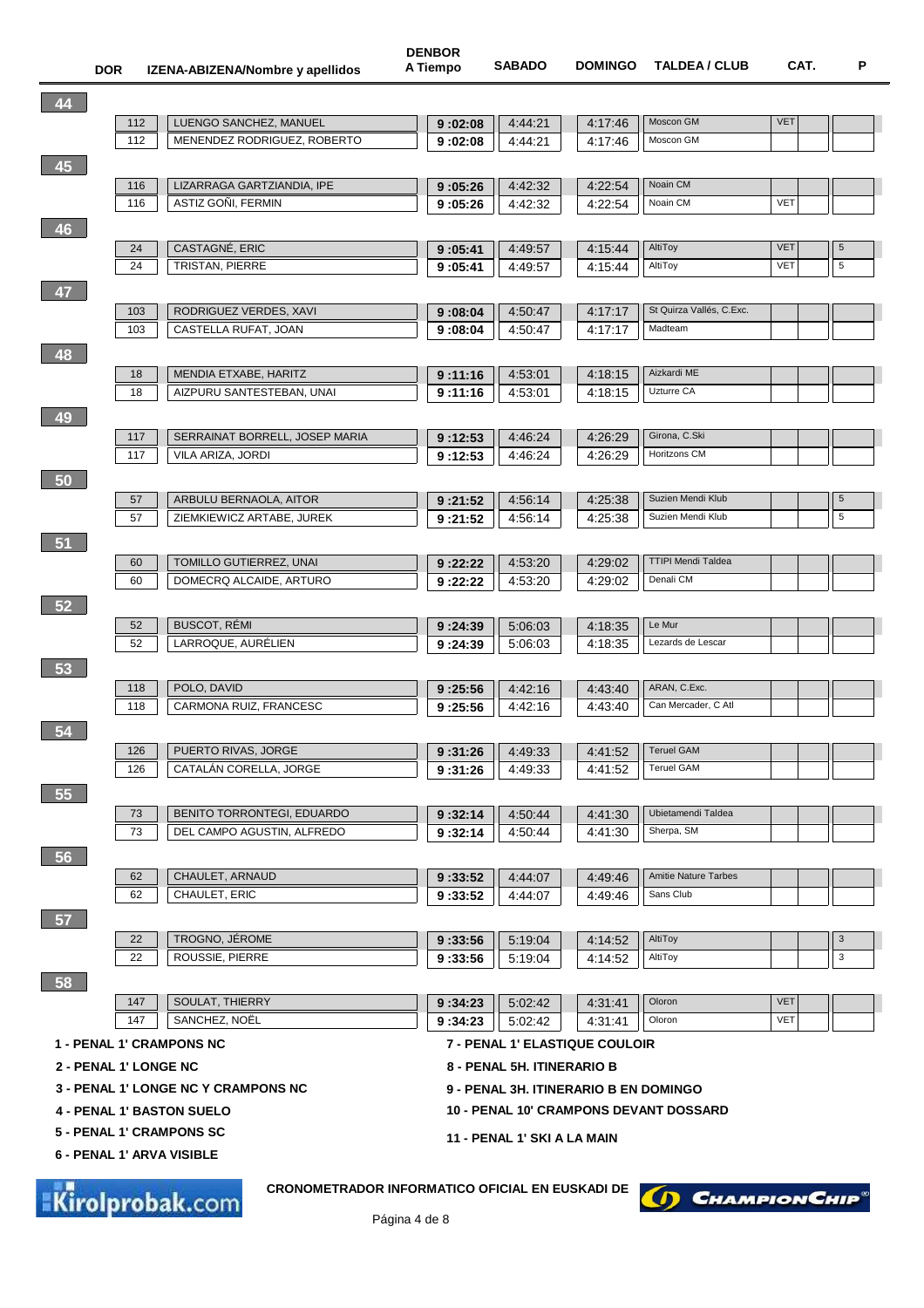|    | <b>DOR</b>            |                | IZENA-ABIZENA/Nombre y apellidos                             | אטכוובע<br>A Tiempo | <b>SABADO</b>                         | <b>DOMINGO</b>     | <b>TALDEA / CLUB</b>                            | CAT.                     | P                                     |
|----|-----------------------|----------------|--------------------------------------------------------------|---------------------|---------------------------------------|--------------------|-------------------------------------------------|--------------------------|---------------------------------------|
|    |                       |                |                                                              |                     |                                       |                    |                                                 |                          |                                       |
| 59 |                       | 63             | MARTINEZ EZQUIETA, ALFONSO                                   | 9:34:53             | 4:49.27                               | 4:45:26            | Elurmendi                                       | <b>VET</b>               | $\sqrt{5}$                            |
|    |                       | 63             | SAINZ DE MURIETA IRIARTE, IGNACIO                            | 9:34:53             | 4:49:27                               | 4:45:26            | Elurmendi                                       | <b>VET</b>               | $\,$ 5 $\,$                           |
| 60 |                       |                |                                                              |                     |                                       |                    |                                                 |                          |                                       |
|    |                       | 53             | MARIÑO TELLETXEA, IÑAKI                                      | 9:38:30             | 5:03:49                               | 4:34:41            | Vasco de Camping Elkartea                       | <b>VET</b>               |                                       |
|    |                       | 53             | ELIZEGI ZURUTUZA, EGOITZ                                     | 9:38:30             | 5:03:49                               | 4:34:41            | Vasco de Camping Elkartea                       | <b>VET</b>               |                                       |
|    |                       |                |                                                              |                     |                                       |                    |                                                 |                          |                                       |
| 61 |                       |                |                                                              |                     |                                       |                    | Vasco de Camping Elkartea                       | <b>VET</b>               |                                       |
|    |                       | 20<br>20       | URBIZU ZABALETA, RAFAEL<br>OLASO ECHANIZ, ANGEL              | 9:39:58<br>9:39:58  | 4:57:54<br>4:57:54                    | 4:42:04<br>4:42:04 | <b>Itsasmendi Power</b>                         | <b>VET</b>               |                                       |
|    |                       |                |                                                              |                     |                                       |                    |                                                 |                          |                                       |
| 62 |                       |                |                                                              |                     |                                       |                    | Luchon HM                                       | <b>VET</b>               |                                       |
|    |                       | 36<br>36       | SENSENDREU, BENOIT<br>RODRIGUEZ, HERVÉ                       | 9:40:06<br>9:40:06  | 5:01:08<br>5:01:08                    | 4:38:58<br>4:38:58 | Luchon HM                                       | <b>VET</b>               |                                       |
|    |                       |                |                                                              |                     |                                       |                    |                                                 |                          |                                       |
| 63 |                       |                |                                                              |                     |                                       |                    |                                                 |                          |                                       |
|    |                       | 83<br>83       | BREA GONZALEZ, VICTOR MANUEL<br><b>GARCIA GARCIA, DANIEL</b> | 9:41:25             | 4:59:37                               | 4:41:48<br>4:41:48 | La Pedriza Manzanares<br>La Pedriza Manzanares  |                          |                                       |
|    |                       |                |                                                              | 9:41:25             | 4:59:37                               |                    |                                                 |                          |                                       |
| 64 |                       |                |                                                              |                     |                                       |                    |                                                 |                          |                                       |
|    |                       | 91             | AZCARATE OLARAN, JUAN                                        | 9:43:09             | 4:54:03                               | 4:49:06            | Candanchu Ski Alp<br>Gazteiz CM                 | <b>VET</b><br><b>VET</b> |                                       |
|    |                       | 91             | FERNÁNDEZ DE LIGER, IÑIGO                                    | 9:43:09             | 4:54:03                               | 4:49:06            |                                                 |                          |                                       |
| 65 |                       |                |                                                              |                     |                                       |                    |                                                 |                          |                                       |
|    |                       | 114            | LEIBAR GALINDEZ, ANDONI                                      | 9:43:47             | 4:51:55                               | 4:51:52            | <b>ZARAIA MT</b><br>Eskoriatza KE               | <b>VET</b>               | $\overline{\mathbf{c}}$<br>$\sqrt{2}$ |
|    |                       | 114            | SOLOGAISTOA AGIRIANO, ASIER                                  | 9:43:47             | 4:51:55                               | 4:51:52            |                                                 |                          |                                       |
| 66 |                       |                |                                                              |                     |                                       |                    |                                                 |                          |                                       |
|    |                       | 59             | RENIU DEL CASTILLO, MARC                                     | 9:45:22             | 5:16:40                               | 4:28:42            | Calldetenes, C.Exc.<br>St Joan Abadesses, U.Exc |                          |                                       |
|    |                       | 59             | FERRER I GODOY, GUILLEM                                      | 9:45:22             | 5:16:40                               | 4:28:42            |                                                 |                          |                                       |
| 67 |                       |                |                                                              |                     |                                       |                    |                                                 |                          |                                       |
|    |                       | 109            | MONTANYÀ CODINA, JULIÀ                                       | 9:45:28             | 5:12:13                               | 4:33:15            | Seva, C.Exc.                                    |                          |                                       |
|    |                       | 109            | TORTADES PORTET, GERARD                                      | 9:45:28             | 5:12:13                               | 4:33:15            | Seva, C.Exc.                                    |                          |                                       |
| 68 |                       |                |                                                              |                     |                                       |                    |                                                 |                          |                                       |
|    |                       | 67             | ALONSO ASENCOR, JUAN                                         | 9:50:22             | 4:59:13                               | 4:51:09            | Vasco de Camping Elkartea                       | <b>VET</b>               |                                       |
|    |                       | 67             | BERAKOETXEA TORREGARAI, JUAN MARI                            | 9:50:22             | 4:59:13                               | 4:51:09            | Vasco de Camping Elkartea                       | <b>VET</b>               |                                       |
| 69 |                       |                |                                                              |                     |                                       |                    |                                                 |                          |                                       |
|    |                       |                | 115   CONDE ZABALETA, AITOR                                  |                     | $\boxed{9:51:37}$ 5:00:30             |                    | 4:51:07   AMALUR ME                             | <b>VET</b>               |                                       |
|    |                       | 115            | LASA ESNAOLA, JON                                            | 9:51:37             | 5:00:30                               | 4:51:07            | AMALUR ME                                       | <b>VET</b>               |                                       |
| 70 |                       |                |                                                              |                     |                                       |                    |                                                 |                          |                                       |
|    |                       | 34             | PENA VILA, CRISTIAN                                          | 9:55:21             | 5:00:38                               | 4:54:43            | ARAN, C.Exc.                                    |                          |                                       |
|    |                       | 34             | SALAVERRIA ZAPIRAIN, PABLO                                   | 9:55:21             | 5:00:38                               | 4:54:43            | Vasco de Camping Elkartea                       |                          |                                       |
| 71 |                       |                |                                                              |                     |                                       |                    |                                                 |                          |                                       |
|    |                       | 140            | PLANS MADI, LLUIS                                            | 9:57:24             | 5:13:39                               | 4:43:45            | Vic, U.Exc.                                     |                          |                                       |
|    |                       | 140            | <b>GODAYOL PUJOL, JORDI</b>                                  | 9:57:24             | 5:13:39                               | 4:43:45            | Vic, U.Exc.                                     |                          |                                       |
| 72 |                       |                |                                                              |                     |                                       |                    |                                                 |                          |                                       |
|    |                       | $\overline{2}$ | RAMOS FERRER, CLAUDIA                                        | 9:58:06             | 5:08:55                               | 4:49:11            | ARAN, C.Exc.                                    |                          | $\overline{2}$                        |
|    |                       | $\overline{2}$ | BACARDIT PEÑARROYA, MONTSE                                   | 9:58:06             | 5:08:55                               | 4:49:11            | ARAN, C.Exc.                                    |                          | $\overline{2}$                        |
| 73 |                       |                |                                                              |                     |                                       |                    |                                                 |                          |                                       |
|    |                       | 125            | SALAMÓ CASALS, DAVID                                         | 10:04:51            | 5:06:37                               | 4:58:14            | Voltreganés, C.Exc.                             |                          |                                       |
|    |                       | 125            | ORTÉS RIGOLA, ROSER                                          | 10:04:51            | 5:06:37                               | 4:58:14            | Ripoll C.Exc.                                   |                          |                                       |
|    |                       |                | <b>1 - PENAL 1' CRAMPONS NC</b>                              |                     | 7 - PENAL 1' ELASTIQUE COULOIR        |                    |                                                 |                          |                                       |
|    | 2 - PENAL 1' LONGE NC |                |                                                              |                     | 8 - PENAL 5H. ITINERARIO B            |                    |                                                 |                          |                                       |
|    |                       |                | <b>3 - PENAL 1' LONGE NC Y CRAMPONS NC</b>                   |                     | 9 - PENAL 3H. ITINERARIO B EN DOMINGO |                    |                                                 |                          |                                       |
|    |                       |                | <b>4 - PENAL 1' BASTON SUELO</b>                             |                     |                                       |                    | <b>10 - PENAL 10' CRAMPONS DEVANT DOSSARD</b>   |                          |                                       |
|    |                       |                | 5 - PENAL 1' CRAMPONS SC                                     |                     | 11 - PENAL 1' SKI A LA MAIN           |                    |                                                 |                          |                                       |
|    |                       |                | 6 - PENAL 1' ARVA VISIBLE                                    |                     |                                       |                    |                                                 |                          |                                       |
|    |                       |                |                                                              |                     |                                       |                    |                                                 |                          |                                       |
| J. |                       |                | CRONOMETRADOR INFORMATICO OFICIAL EN EUSKADI DE              |                     |                                       |                    |                                                 |                          |                                       |

**DENBOR**

Kirolprobak.com

 $\left( \int \right)$  Champion Chip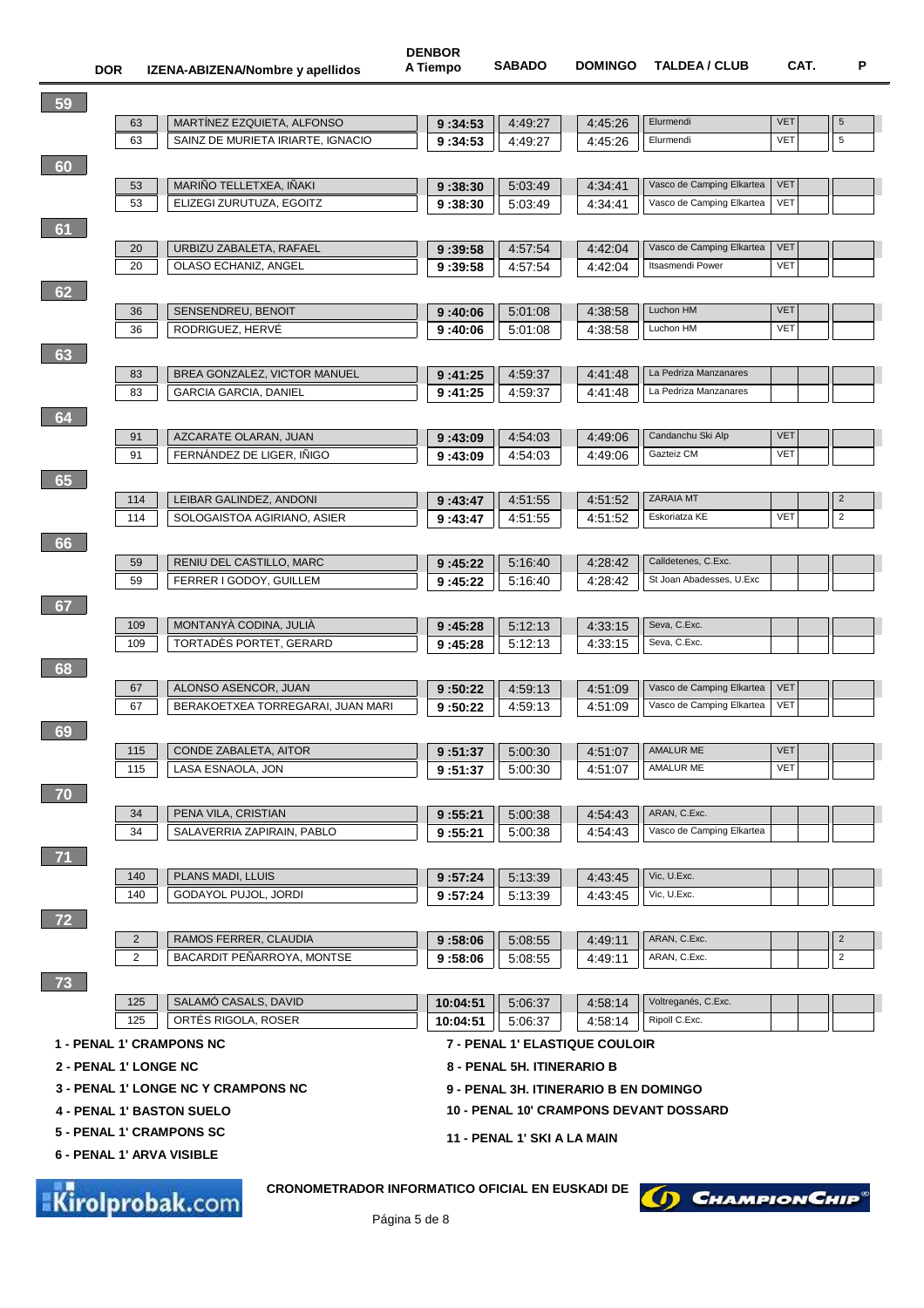| 74                           |            |                                                                                  |          |                                       |                    |                                                    |            |                |
|------------------------------|------------|----------------------------------------------------------------------------------|----------|---------------------------------------|--------------------|----------------------------------------------------|------------|----------------|
|                              | 76         | <b>GABÁS CANELA, GUILLERMO</b>                                                   | 10:05:00 | 5:09:46                               | 4:55:14            | Madteam                                            |            |                |
|                              | 76         | LOPEZ PEREZ, MARC                                                                | 10:05:00 | 5:09:46                               | 4:55:14            | Madteam                                            |            |                |
| 75                           |            |                                                                                  |          |                                       |                    |                                                    |            |                |
|                              | 66         | ILLARRAMENDI MENDIKUTE, IGOR                                                     | 10:14:12 | 5:11:25                               | 5:02:47            | Candanchu Ski Alp                                  |            | 5              |
|                              | 66         | <b>ITURRATE MENDIETA, MIKEL</b>                                                  | 10:14:12 | 5:11:25                               | 5:02:47            | CAF Orthez                                         |            | 5              |
| 76                           |            |                                                                                  |          |                                       |                    |                                                    |            |                |
|                              | 119        | CLIVILLE ALGORA, MIQUEL                                                          | 10:14:23 | 5:03:02                               | 5:11:21            | Cerdanyola, C.Esp Munt                             |            |                |
|                              | 119        | MÉNDEZ AMORÓS, ALVAR                                                             | 10:14:23 | 5:03:02                               | 5:11:21            | <b>ACE Bombers Barcelona</b>                       |            |                |
| 77                           |            |                                                                                  |          |                                       |                    |                                                    |            |                |
|                              | 26         | ANDUEZA RETEGUI, JOKIN                                                           | 10:14:36 | 5:16:05                               | 4:58:30            | Candanchu Ski Alp                                  | <b>VET</b> |                |
|                              | 26         | MINA ORUE, DIEGO                                                                 | 10:14:36 | 5:16:05                               | 4:58:30            | Candanchu Ski Alp                                  | VET        |                |
|                              |            |                                                                                  |          |                                       |                    |                                                    |            |                |
| 78                           |            |                                                                                  |          |                                       |                    |                                                    |            |                |
|                              | 111<br>111 | <b>INDURAIN MAEZTU, SERGIO</b><br>NEGREDO RUIZ, JUAN Mª                          | 10:18:38 | 5:28:34                               | 4:50:04            | <b>Bomberos Navarra</b><br><b>Bomberos Navarra</b> | <b>VET</b> |                |
|                              |            |                                                                                  | 10:18:38 | 5:28:34                               | 4:50:04            |                                                    |            |                |
| 79                           |            |                                                                                  |          |                                       |                    |                                                    |            |                |
|                              | 65         | ZAMAKONA URIGOITIA, ARKAITZ                                                      | 10:18:52 | 5:07:05                               | 5:11:47            | Mirugain ME                                        |            | 5              |
|                              | 65         | ARBAIZA BARRONDO, JON                                                            | 10:18:52 | 5:07:05                               | 5:11:47            | <b>ITXINAPE</b>                                    |            | 5              |
| 80                           |            |                                                                                  |          |                                       |                    |                                                    |            |                |
|                              | 113        | <b>GERBET, LIONEL</b>                                                            | 10:19:46 | 5:33:24                               | 4:46:22            | Cauterets Ski Alpinisme                            |            |                |
|                              | 113        | MIQUEU, NICOLAS                                                                  | 10:19:46 | 5:33:24                               | 4:46:22            | AltiToy                                            |            |                |
| 81                           |            |                                                                                  |          |                                       |                    |                                                    |            |                |
|                              | 75         | BENITO TORRONTEGUI, ALEJANDRO                                                    | 10:21:59 | 5.14.41                               | 5:07:18            | Ubietamendi Taldea                                 | <b>VET</b> |                |
|                              | 75         | ASEGUINOLAZA GARMENDIA, GAIZKO                                                   | 10:21:59 | 5:14:41                               | 5:07:18            | <b>Bilboko Atxerre MKT</b>                         | <b>VET</b> |                |
| 82                           |            |                                                                                  |          |                                       |                    |                                                    |            |                |
|                              | 95         | MENDIZABAL LULUAGA, ADUR                                                         | 10:29:41 | 5:45:22                               | 4:44:19            | Ninguno / Otros                                    |            |                |
|                              | 95         | MENDIZABAL ORMAZABAL, MIKEL                                                      | 10:29:41 | 5:45:22                               | 4:44:19            | Idiazabal KE                                       |            |                |
| 83                           |            |                                                                                  |          |                                       |                    |                                                    |            |                |
|                              | 71         | LERDOU, LAURENT                                                                  | 10:30:44 | 5:10:44                               | 5:19:59            | AltiToy                                            |            |                |
|                              | 71         | LAHIRIGOYEN, BATTITTE                                                            | 10:30:44 | 5:10:44                               | 5.19:59            | CAF Pau                                            |            |                |
|                              |            |                                                                                  |          |                                       |                    |                                                    |            |                |
| 84                           |            |                                                                                  |          |                                       |                    | TIERRA TRÁGAME                                     | <b>VET</b> |                |
|                              | 70<br>70   | MUÑIZ GUERRERO, CARLOS<br>HONTORIA DE ANDRÉS, GONZALO                            | 10:31:08 | 5:23:07<br>5.23.07                    | 5:08:01<br>5:08:01 | TIERRA TRÁGAME                                     | <b>VET</b> |                |
|                              |            |                                                                                  | 10:31:08 |                                       |                    |                                                    |            |                |
| 85                           |            |                                                                                  |          |                                       |                    |                                                    |            |                |
|                              | 120        | FAJULA ROVIRA, JORDI                                                             | 10:35:36 | 5:20:52                               | 5:14:44            | Serragrenyada, C.Exc.                              |            |                |
|                              | 120        | FARRAN BALAGUÉ, EDGAR                                                            | 10:35:36 | 5:20:52                               | 5:14:44            | Voltreganés, C.Exc.                                |            |                |
| 86                           |            |                                                                                  |          |                                       |                    |                                                    |            |                |
|                              | 43         | SARASOLA ASTIGARRAGA, AITOR                                                      | 10:43:00 | 5:22:22                               | 5:20:38            | Bidebietako Mendi Elkartea                         |            | $\overline{c}$ |
|                              | 43         | IZARD FORRELLAD, ARES                                                            | 10:43:00 | 5:22:22                               | 5:20:38            | Lleida, C.Exc.                                     |            | $\overline{2}$ |
| 87                           |            |                                                                                  |          |                                       |                    |                                                    |            |                |
|                              | 133        | SORALUZE JAUREGI, XABIER                                                         | 10:45:56 | 5:18:59                               | 5:26:57            | Goierri KE                                         |            |                |
|                              | 133        | URIBE-ETXEBARRIA, IÑAKI                                                          | 10:45:56 | 5:18:59                               | 5:26:57            | Arratzuko Arrolape M K E                           |            |                |
| 88                           |            |                                                                                  |          |                                       |                    |                                                    |            |                |
|                              | 72         | GARCIA NESPRAL, JOSE MANUEL                                                      | 10:55:57 | 5:27:10                               | 5:28:47            | Asturcon BTT CM                                    | <b>VET</b> | $\,$ 5 $\,$    |
|                              | 72         | FERNANDEZ ROSA, JESUS                                                            | 10:55:57 | 5:27:10                               | 5:28:47            | Texo GM                                            | VET        | $\,$ 5 $\,$    |
|                              |            | <b>1 - PENAL 1' CRAMPONS NC</b>                                                  |          | 7 - PENAL 1' ELASTIQUE COULOIR        |                    |                                                    |            |                |
| <b>2 - PENAL 1' LONGE NC</b> |            |                                                                                  |          | 8 - PENAL 5H. ITINERARIO B            |                    |                                                    |            |                |
|                              |            | <b>3 - PENAL 1' LONGE NC Y CRAMPONS NC</b>                                       |          |                                       |                    |                                                    |            |                |
|                              |            |                                                                                  |          | 9 - PENAL 3H. ITINERARIO B EN DOMINGO |                    |                                                    |            |                |
|                              |            | <b>4 - PENAL 1' BASTON SUELO</b>                                                 |          |                                       |                    | <b>10 - PENAL 10' CRAMPONS DEVANT DOSSARD</b>      |            |                |
|                              |            | <b>5 - PENAL 1' CRAMPONS SC</b>                                                  |          | 11 - PENAL 1' SKI A LA MAIN           |                    |                                                    |            |                |
|                              |            | 6 - PENAL 1' ARVA VISIBLE                                                        |          |                                       |                    |                                                    |            |                |
|                              |            |                                                                                  |          |                                       |                    |                                                    |            |                |
|                              |            | <b>CRONOMETRADOR INFORMATICO OFICIAL EN EUSKADI DE</b><br><b>Kirolprobak.com</b> |          |                                       |                    | <b>CHAMPION CHIP®</b>                              |            |                |

Página 6 de 8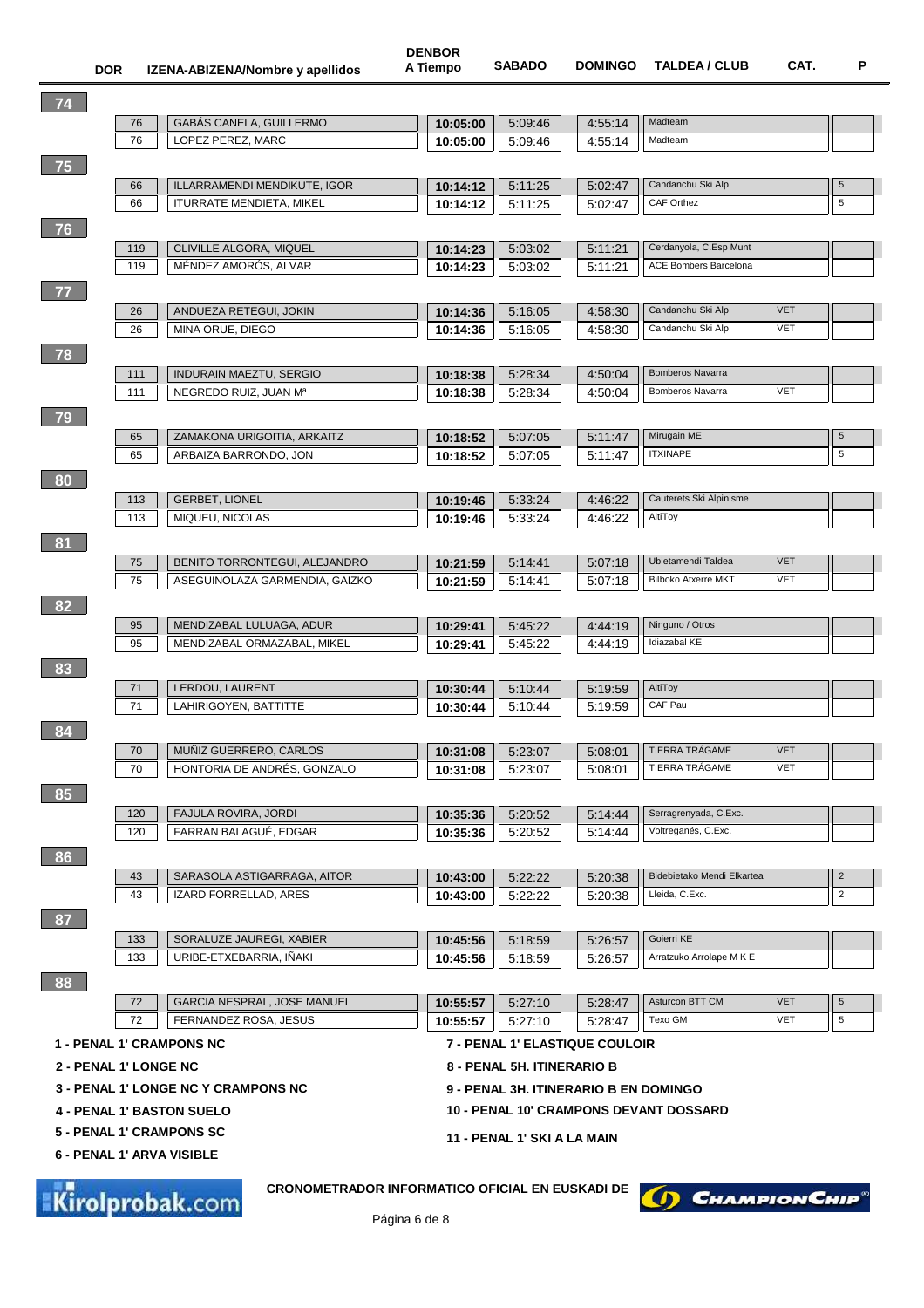| 89                    |     |                                                                           |          |                                       |         |                                               |            |                  |
|-----------------------|-----|---------------------------------------------------------------------------|----------|---------------------------------------|---------|-----------------------------------------------|------------|------------------|
|                       | 77  | AZNAR AZNAR, FERNANDO                                                     | 10:57:57 | 5:32:13                               | 5:25:44 | PIRINEOS, CM                                  | <b>VET</b> |                  |
|                       | 77  | BASTIDA SAGARZAZU, SANTI                                                  | 10:57:57 | 5:32:13                               | 5:25:44 | Candanchu Ski Alp                             | <b>VET</b> |                  |
| 90                    |     |                                                                           |          |                                       |         |                                               |            |                  |
|                       | 122 | RODRIGUEZ ILLESCAS, ANGEL                                                 | 11:01:14 | 5:23:59                               | 5:37:15 | Liebana                                       |            |                  |
|                       | 122 | RABANAL BASCONES, LUIS ALEJANDRO                                          | 11:01:14 | 5:23:59                               | 5:37:15 | Liebana                                       |            |                  |
| 91                    |     |                                                                           |          |                                       |         |                                               |            |                  |
|                       | 99  | BERRUEZO NUÑEZ, ALEX                                                      | 11:21:36 | 5:40:06                               | 5:41:30 | Soldeu Ski Club                               |            |                  |
|                       | 99  | RUIZ COBOS, LLORENÇ                                                       | 11:21:36 | 5:40:06                               | 5:41:30 | Pirinenc Andorrà                              |            |                  |
| 92                    |     |                                                                           |          |                                       |         |                                               |            |                  |
|                       | 69  | <b>GURTUBAI ZUBERO, IBON</b>                                              | 11:22:49 | 5:56:30                               | 5:26:19 | Suzien Mendi Klub                             |            |                  |
|                       | 69  | <b>IDIRIN ATUTXA, GOTZON</b>                                              | 11:22:49 | 5:56:30                               | 5:26:19 | Suzien Mendi Klub                             |            |                  |
| 93                    |     |                                                                           |          |                                       |         |                                               |            |                  |
|                       | 131 | TAMAYO GONZALEZ, ALBERTO                                                  | 11:27:02 | 5.54.41                               | 5:32:21 | Ingenieros Industriales CM                    | <b>VET</b> |                  |
|                       | 131 | GARCIA WOLFRUM, ALEJANDRO                                                 | 11:27:02 | 5:54:41                               | 5:32:21 | FMM Individual                                | <b>VET</b> |                  |
| 94                    |     |                                                                           |          |                                       |         |                                               |            |                  |
|                       | 89  | DIEZ SANCHEZ, OSCAR                                                       | 11:30:07 | 5:35:10                               | 5:54:57 | Sobrarbe, C. Atl                              |            | 6                |
|                       | 89  | FUENTES HERRANZ, ISRAEL                                                   | 11:30:07 | 5:35:10                               | 5:54:57 | <b>WAKHÁN RAIDERS</b>                         |            | 6                |
| 95                    |     |                                                                           |          |                                       |         |                                               |            |                  |
|                       | 3   | QUESADA MARTINEZ, PILAR                                                   | 11:32:34 | 5.42.44                               | 5:49:50 | Madteam                                       |            |                  |
|                       | 3   | BERTRAN MASANÉS, ELISABET                                                 | 11:32:34 | 5:42:44                               | 5:49:50 | Matxacuca                                     |            |                  |
| 96                    |     |                                                                           |          |                                       |         |                                               |            |                  |
|                       | 88  | <b>BAYLE, JEAN LOUIS</b>                                                  | 11:32:39 | 5:47:59                               | 5:44:40 | <b>USAL Ski Alp</b>                           |            |                  |
|                       | 88  | DUCHENE, THIERRY                                                          | 11:32:39 | 5:47:59                               | 5:44:40 | <b>USAL Ski Alp</b>                           |            |                  |
| 97                    |     |                                                                           |          |                                       |         |                                               |            |                  |
|                       | 135 | MARTINEZ LOPEZ, VICENTE                                                   | 11:38:06 | 5:37:51                               | 6:00:15 | Easy Summits                                  | <b>VET</b> |                  |
|                       | 135 | SANTAMARTA GOMEZ, GENARO                                                  | 11:38:06 | 5:37:51                               | 6:00:15 | Easy Summits                                  | <b>VET</b> |                  |
| 98                    |     |                                                                           |          |                                       |         |                                               |            |                  |
|                       | 136 | <b>GAROSTE, DAMIEN</b>                                                    | 11:42:06 | 5.59.41                               | 5:42:26 | Sans Club                                     |            |                  |
|                       | 136 | MONTALBAN, ETIENNE                                                        | 11:42:06 | 5:59:41                               | 5:42:26 | Sans Club                                     |            |                  |
| 99                    |     |                                                                           |          |                                       |         |                                               |            |                  |
|                       | 93  | <b>BRAVO LJUBETIC, LUCIANO</b>                                            | 11:50:25 | 6:03:31                               | 5:46:54 | AltiToy                                       |            |                  |
|                       | 93  | GALIANO SALAZAR, ALEJANDRO                                                | 11:50:25 | 6:03:31                               | 5.46.54 | Pegaso, A.D. Grup Mont                        |            |                  |
| 100                   |     |                                                                           |          |                                       |         |                                               |            |                  |
|                       | 54  | LUENGAS UNANUE, EDUARDO                                                   | 11:50:28 | 5:45:33                               | 6:04:55 | Ubietamendi Taldea                            |            |                  |
|                       | 54  | NOVALES GALINDEZ, FERNANDO                                                | 11:50:28 | 5:45:33                               | 6:04:55 | Ubietamendi Taldea                            |            |                  |
| 101                   |     |                                                                           |          |                                       |         |                                               |            |                  |
|                       | 137 | <b>GUINEA LETE, OSCAR</b>                                                 | 11:51:41 | 6:33:58                               | 5:17:43 | Candanchu Ski Alp                             | <b>VET</b> |                  |
|                       | 137 | FDZ. VILLAR, FCO JAVIER                                                   | 11:51:41 | 6:33:58                               | 5:17:43 | Gazteiz CM                                    | <b>VET</b> |                  |
| 102                   |     |                                                                           |          |                                       |         |                                               |            |                  |
|                       | 44  | PEYET, GUILLAUME                                                          | 12:01:32 | 6:30:22                               | 5:31:10 | Luchon HM                                     |            | 9                |
|                       | 44  | VINAS, MARIE                                                              | 12:01:32 | 6:30:22                               | 5:31:10 | Luchon HM                                     |            | $\boldsymbol{9}$ |
| 103                   |     |                                                                           |          |                                       |         |                                               |            |                  |
|                       | 64  | CALATAYUD BERRUETA, MIKEL                                                 | 12:06:48 | 6:04:17                               | 6:02:31 | Vasco de Camping Elkartea                     | <b>VET</b> |                  |
|                       | 64  | OTEGI ITURRIZA, ANDER                                                     | 12:06:48 | 6:04:17                               | 6:02:31 | Kresala SM                                    | <b>VET</b> |                  |
|                       |     | <b>1 - PENAL 1' CRAMPONS NC</b>                                           |          | <b>7 - PENAL 1' ELASTIQUE COULOIR</b> |         |                                               |            |                  |
| 2 - PENAL 1' LONGE NC |     |                                                                           |          | 8 - PENAL 5H. ITINERARIO B            |         |                                               |            |                  |
|                       |     | <b>3 - PENAL 1' LONGE NC Y CRAMPONS NC</b>                                |          | 9 - PENAL 3H. ITINERARIO B EN DOMINGO |         |                                               |            |                  |
|                       |     | <b>4 - PENAL 1' BASTON SUELO</b>                                          |          |                                       |         | <b>10 - PENAL 10' CRAMPONS DEVANT DOSSARD</b> |            |                  |
|                       |     | <b>5 - PENAL 1' CRAMPONS SC</b>                                           |          |                                       |         |                                               |            |                  |
|                       |     |                                                                           |          | 11 - PENAL 1' SKI A LA MAIN           |         |                                               |            |                  |
|                       |     | 6 - PENAL 1' ARVA VISIBLE                                                 |          |                                       |         |                                               |            |                  |
|                       |     | <b>CRONOMETRADOR INFORMATICO OFICIAL EN EUSKADI DE</b><br>Kirolprobak.com |          |                                       |         | D CHAMPION CHIP                               |            |                  |